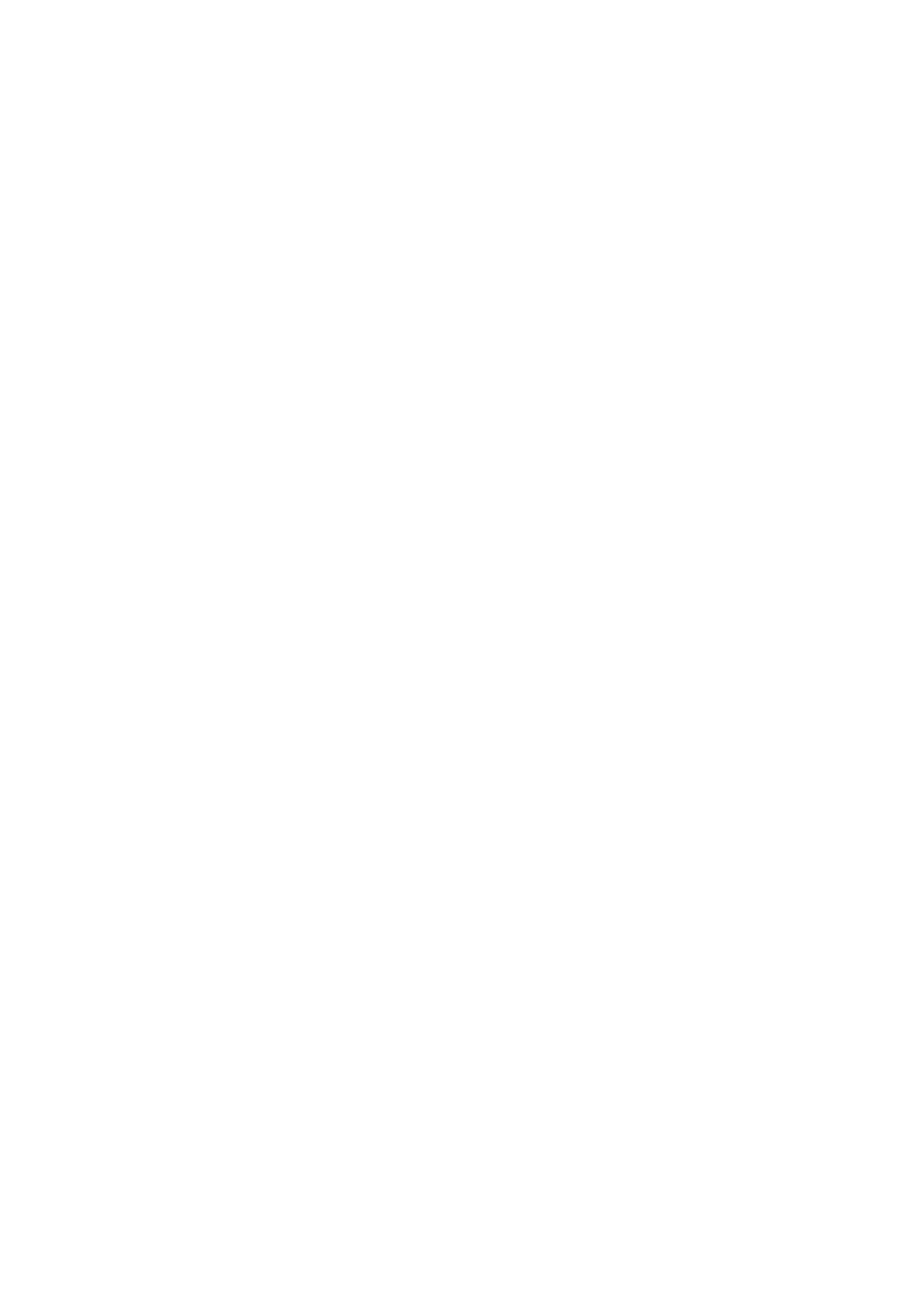## BRANDS HATCH SOLO PRACTICE SUNDAY PRACTICE - 4 LAP TIMES

| Lap | Time              |
|-----|-------------------|
|     | <b>Gary Arden</b> |
|     |                   |
|     | <b>START</b>      |
| 1   |                   |
| 2   | 1:05.189          |
| 3   | 1:03.217          |
| 4   | 1:00.524          |
| 5   | 59.034            |
| 6   | 58.579            |
| 7   | 58 804            |

| Jay Able     |          |  |  |
|--------------|----------|--|--|
| <b>START</b> |          |  |  |
| 1            |          |  |  |
| 2            | 1:02.128 |  |  |
| 3            | 1:01.448 |  |  |
| 4            | 1:01 653 |  |  |
| 5            | 1:00.267 |  |  |
| 6            | 59.114   |  |  |
| 7            | 59 201   |  |  |
| 8            | 59 253   |  |  |
|              |          |  |  |

| Jim Weatherald |              |  |  |
|----------------|--------------|--|--|
|                | <b>START</b> |  |  |
|                |              |  |  |
| 2              | 1:10.939     |  |  |

## John Hogg

| <b>START</b> |          |  |
|--------------|----------|--|
| 1            |          |  |
| 2            | 59.368   |  |
| 3            | 1:00.661 |  |
| 4            | 57.829   |  |
| 5            | 56.569   |  |
| 6            | 56.333   |  |
|              | 58.281   |  |

|  | Mark Walker |  |
|--|-------------|--|
|  |             |  |
|  |             |  |

| 1 |          |
|---|----------|
| 2 | 1:05.200 |
| 3 | 1:03.655 |
| 4 | 1:03.093 |
| 5 | 1:03.050 |

| <b>Matthew Jones</b> |              |  |  |
|----------------------|--------------|--|--|
|                      | <b>START</b> |  |  |
|                      |              |  |  |
| 2                    | 1:03.944     |  |  |

| Lap | Time     |  |
|-----|----------|--|
| 3   | 1:02.853 |  |
| 4   | 1:02.093 |  |
| 5   | 1.02.325 |  |
| 6   | 1:00.227 |  |
|     | 59.633   |  |

| <b>Michael Jenner</b> |          |  |  |  |
|-----------------------|----------|--|--|--|
| <b>START</b>          |          |  |  |  |
| 1                     |          |  |  |  |
| 2                     | 1:02.153 |  |  |  |
| 3                     | 1:00.392 |  |  |  |
| 4                     | 1:01 286 |  |  |  |
| 5                     | 1:00.372 |  |  |  |
| 6                     | 59.581   |  |  |  |
| 7                     | 59.746   |  |  |  |
| 8                     | 59.357   |  |  |  |

| Mike Burke   |          |  |  |
|--------------|----------|--|--|
| <b>START</b> |          |  |  |
| 1            |          |  |  |
| 2            | 1:07.036 |  |  |
| 3            | 1:04.646 |  |  |
| 4            | 1:02.686 |  |  |
| 5            | 1:03.519 |  |  |
| 6            | 1:01.213 |  |  |
| 7            | 1:02 174 |  |  |
| ጸ            | 1 01 753 |  |  |

| Nick Waite |              |  |  |
|------------|--------------|--|--|
|            | <b>START</b> |  |  |
| 1          |              |  |  |
| 2          | 1:01.066     |  |  |
| 3          | 1:00.812     |  |  |
| 4          | 1:00.061     |  |  |
| 5          | 1:00.968     |  |  |
| 6          | 1:00.591     |  |  |
|            | 1:00.318     |  |  |

| <b>Peter Stringer</b> |              |
|-----------------------|--------------|
|                       | <b>START</b> |
|                       |              |
| 2                     | 1:17.968     |
| 3                     | 1:15.121     |

| Sam Llewellyn |        |
|---------------|--------|
|               | START  |
| 1             |        |
| 2             | 58.493 |
| 3             | 57.220 |

| Lap | Time   |
|-----|--------|
|     |        |
| 4   | 58.559 |
| 5   | 57.758 |
| 6   | 55.708 |
| 7   | 55.814 |
| 8   | 56.701 |
| 9   | 56.716 |

| Sean Able |              |
|-----------|--------------|
|           | <b>START</b> |
| 1         |              |
| 2         | 1:11.776     |
| 3         | 1:10.051     |
| 4         | 1:08.818     |
| 5         | 1:07.381     |
| 6         | 1:06.718     |
|           | 1:06.118     |

| Simon Cox |          |
|-----------|----------|
|           | START    |
|           |          |
| 2         | 1:10.544 |
| 3         | 1:11.174 |

| Simon Hunt   |          |
|--------------|----------|
| <b>START</b> |          |
| 1            |          |
| 2            | 1:00.332 |
| 3            | 58.867   |
| 4            | 57.000   |
| 5            | 57 575   |
| 6            | 56.506   |
| 7            | 56.902   |
| 8            | 56.482   |
|              |          |

| Steve Founds |          |
|--------------|----------|
|              | START    |
|              |          |
| 2            | 2:58.142 |
| з            | 1:04.741 |

| Steven Colville |          |
|-----------------|----------|
| <b>START</b>    |          |
| 1               |          |
| 2               | 1:08.935 |
| 3               | 1:06.779 |
| 4               | 1:05.800 |
| 5               | 1:04.263 |
| 6               | 1:04.598 |

16/03/2019 - 17/03/2018 / BRANDS HATCH